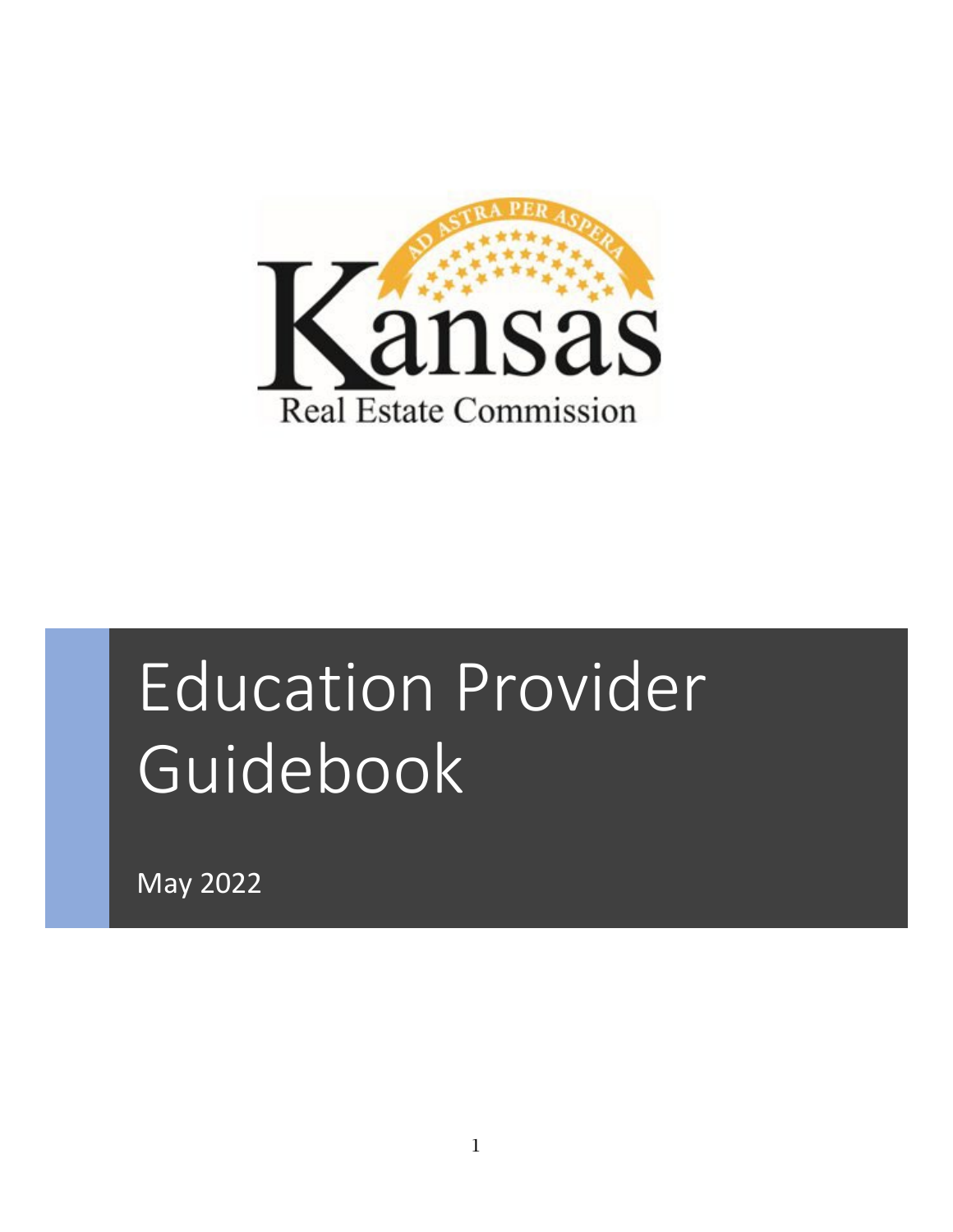Greetings from the Kansas Real Estate Commission (KREC). As you know, being an approved provider with Kansas offers convenience to licensees. The school coordinator is responsible for submitting accurate and timely continuing education credit on behalf of the student, reporting course schedules and changes to the Commission, ensuring course content is current, and hiring competent instructors.

Before you begin, it is important for the school coordinator and instructors to carefully review the following information.

- Licensing and education requirements. Available under the Licensing tab at [krec.ks.gov.](http://krec.ks.gov/)
	- a. Salesperson License Requirements
	- b. Broker License Requirements
	- c. Continuing Education
	- d. License Renewal
- Kansas Real Estate Brokers' and Salespersons' License Act and regulations:
	- a. K.S.A. 58-3046a. Licensure; educational requirements
	- b. K.A.R. 86-1-10. Approved courses of instructions; procedure.
	- c. K.A.R. 86-1-11. Minimum curricula and standards for course
	- d. K.A.R. 86-1-12. Monitoring courses; withdrawal of approval
	- e. K.A.R. 86-1-17. Responsibilities of schools

All Commission statutes, rules, and regulations are available under the Resources tab at [https://krec.ks.gov/resources/commission-statutes-rules-and-regulations.](https://krec.ks.gov/resources/commission-statutes-rules-and-regulations)

Stay current with Commission updates and subscribe to the monthly Newsletter at: [https://krec.ks.gov/resources/news.](https://krec.ks.gov/resources/news)

The mission of the Kansas Real Estate Commission is to protect the public interest, which embraces both the interests of the regulated real estate licensees and the interests of consumers who use their services and products. Only through compliance with state law and rules and regulations can this mission be met.

If you have questions, please contact:

Amber Nutt [| kreceducation@ks.gov](mailto:kreceducation@ks.gov)  Director of Education and Communication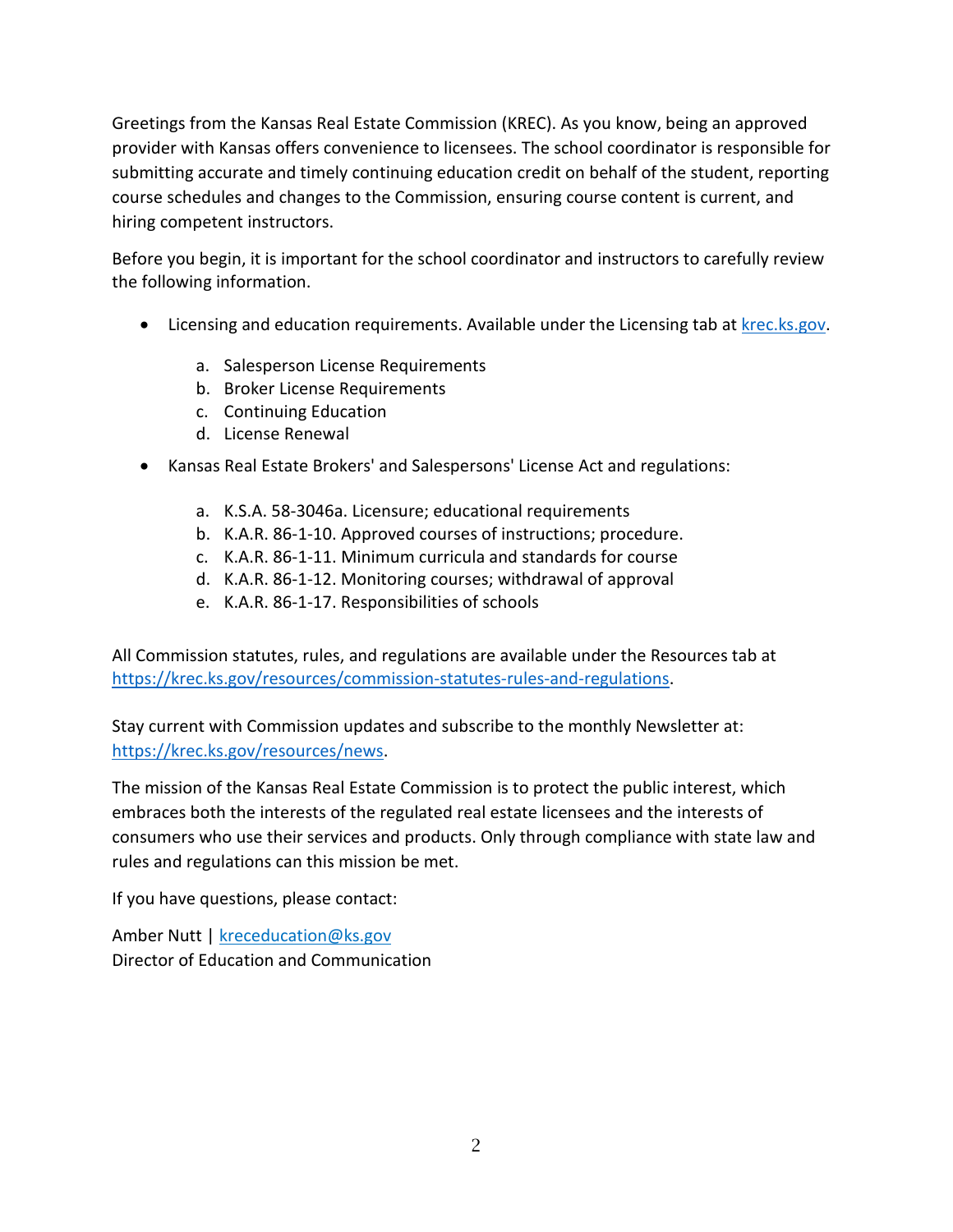# **Table of Contents**

# **Updates Related to Education**

Effective January 1, 2020

The 30-hour "Kansas Real Estate Broker Management" course is required for new broker applicants in addition to the 30-hour "Kansas Real Estate Broker Fundamentals" course.

Effective July 1, 2020

Education Standards for Licensees:

- Repeal requirement for "broker core" course. The 12 hours of CE required for renewal consists of at least three mandatory hours titled "Kansas Required Core" and nine elective hours. The Kansas Required Core replaces the "salesperson/broker core."
- Allow for three hours of elective CE credit during a renewal period to be earned by attending a Commission meeting in person.

Effective July 1, 2022

All elective continuing education courses submitted for approval must meet the requirements found in the course approval policy approved on 05/23/22.

Effective January 31, 2023

The topical outline for mandatory continuing education approved on 05/23/22 must be used for all Kansas Required Core courses taught on/after January 31, 2023.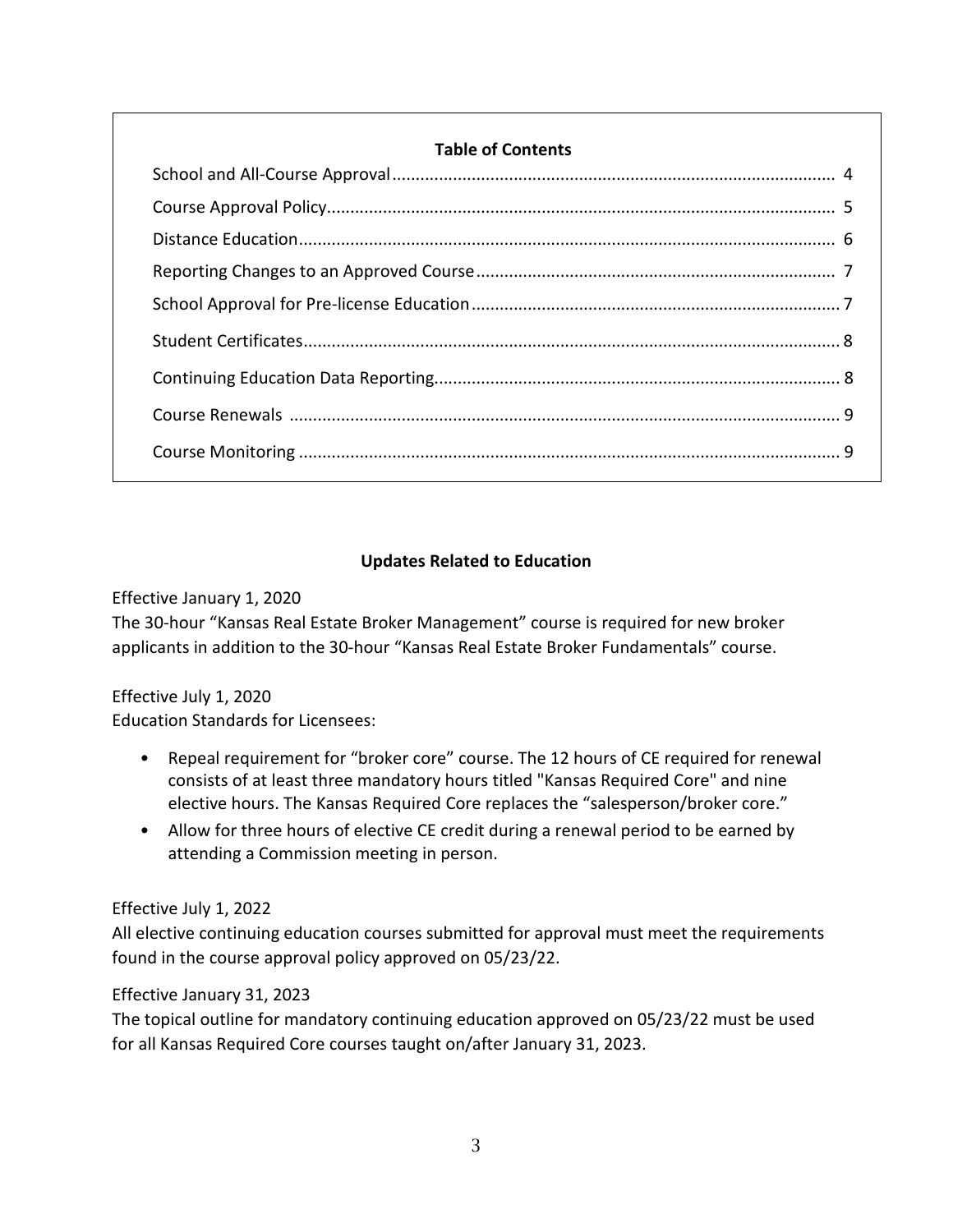### **School and All-Course Approval**

To obtain school and course approval submit your course, along with fee, and the following forms to us for review at least 45 days before the first scheduled class session.

The following form is required to submit a request for all courses and can be located on the Educator Resources page.

• [Course Approval Application](https://krec.ks.gov/docs/librariesprovider16/forms/re-810-course-approval-application.pdf?sfvrsn=c0386ca3_34) (RE-810)

If your course is approved, you will also be set up as a new school at that time.

All education course submission materials must be sent electronically to [kreceducation@ks.gov.](mailto:kreceducation@ks.gov)

Payment of the \$75 course approval fee may be made by credit card or electronic check. The [Directory of Approved CE Providers](https://krec.ks.gov/docs/librariesprovider16/licensing/approved-continuing-education.pdf?sfvrsn=cea76ca3_403) and [Pre-License Education providers](https://krec.ks.gov/docs/librariesprovider16/licensing/approved-pre-license-education.pdf) display all approved course and school information on the KREC website.

The Commission does not approve instructors. The school coordinator is responsible for ensuring instructors have the specialized preparation, training, and experience in the subject matter to be taught to ensure competent instruction.

If you plan to offer pre-license education, you must first contact the Kansas Board of Regents to obtain a Certificate of Approval. To begin that process, please review the Pre-License Approval section on page 7 of this guidance document.

#### **Consent to Electronic Service**

If you prefer to have all communications sent via email rather than U.S. mail, please complete and return the [Consent to Electronic Service for Schools](https://krec.ks.gov/docs/librariesprovider16/forms/consent-to-electronic-service-for-schools.pdf?sfvrsn=c79768a3_4) form to [kreceducation@ks.gov](mailto:kreceducation@ks.gov) at any time. This enables KREC to send any notices, directives, warnings, and course monitoring findings to a school through email.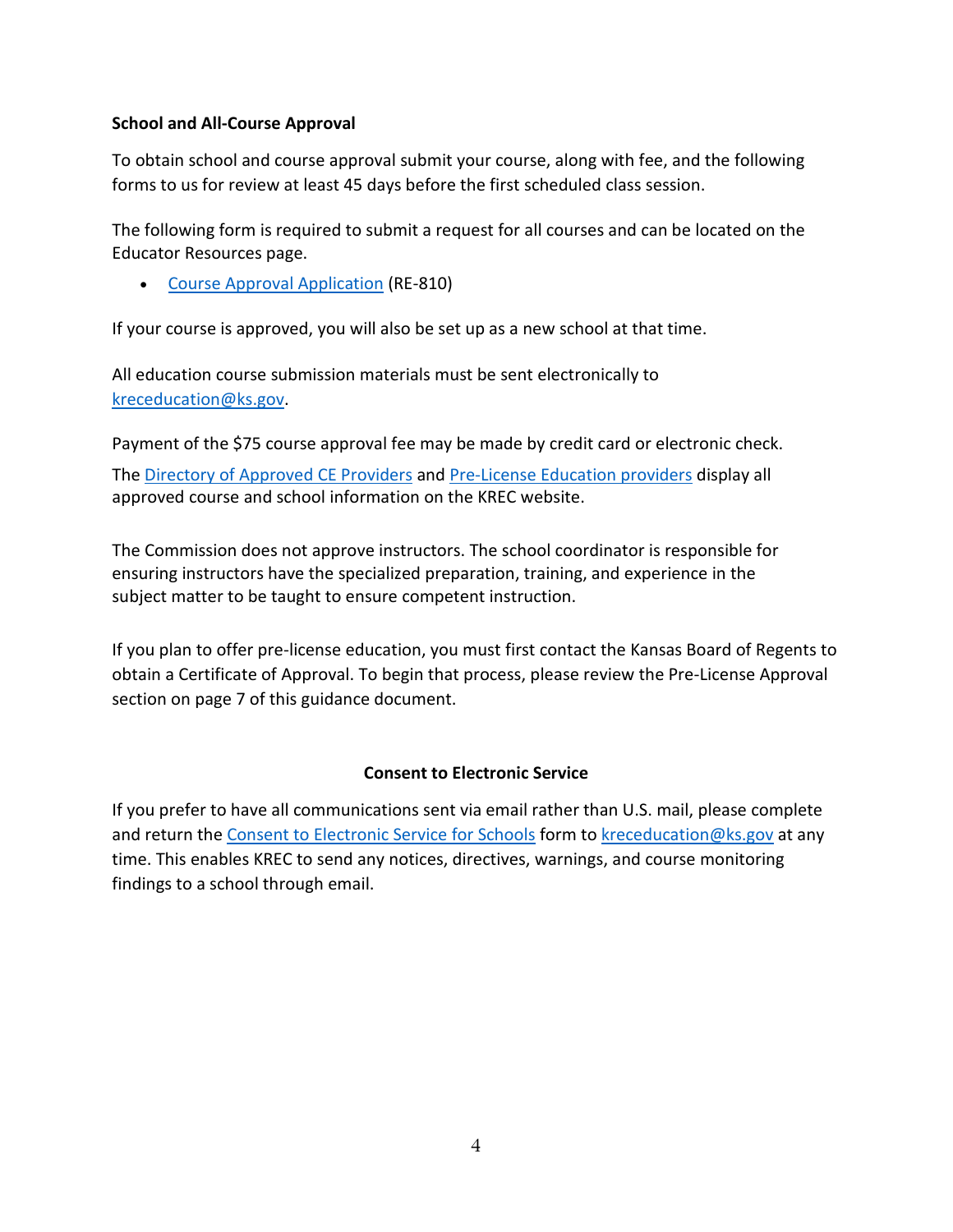### **COURSE APPROVAL POLICY**

### ELECTIVE CONTINUING EDUCATION

#### APPROVED 05/23/2022

Effective July 1, 2022, all original elective continuing education courses submitted for approval must meet the following requirements to be approved by the commission per K.S.A. 58-3046a and K.A.R. 86-1-11(f).

Courses designated as elective hours shall contribute to the maintenance and improvement of the quality of real estate services provided by the real estate licensee to the public.

The following courses shall not be considered by the commission to meet the requirements of continuing education:

Courses on teams, social media, and agency that fail to include requirements for broker supervision, advertising, and brokerage relationships in Kansas license law

Courses on negotiation, investing, marketing, or lead-generation that fail to demonstrate direct benefit to the licensee's client or customer

Courses on residential leasing or renting (not an activity requiring a Kansas license pursuant to KSA 58-3035(f) and (j))

Courses that advertise a particular product or service during instruction time that is offered by a particular company or individual or that provides a direct or indirect benefit to the course provider. The commission may approve courses that provide a list of products or services if the list includes a sufficient number of products or services offered by competitors and would provide informative material relative to the course being offered.

#### **Kansas Required Core**

Salespersons and Brokers must complete 12 hours to renew, including at least 3 mandatory hours in an approved course titled: "Kansas Required Core."

The required [outline for the Kansas Required Core course](https://krec.ks.gov/docs/librariesprovider16/forms/outline---kansas-required-core.pdf?sfvrsn=7e116fa3_10) is located on the Educator Resources [page.](https://krec.ks.gov/resources/educator-resources)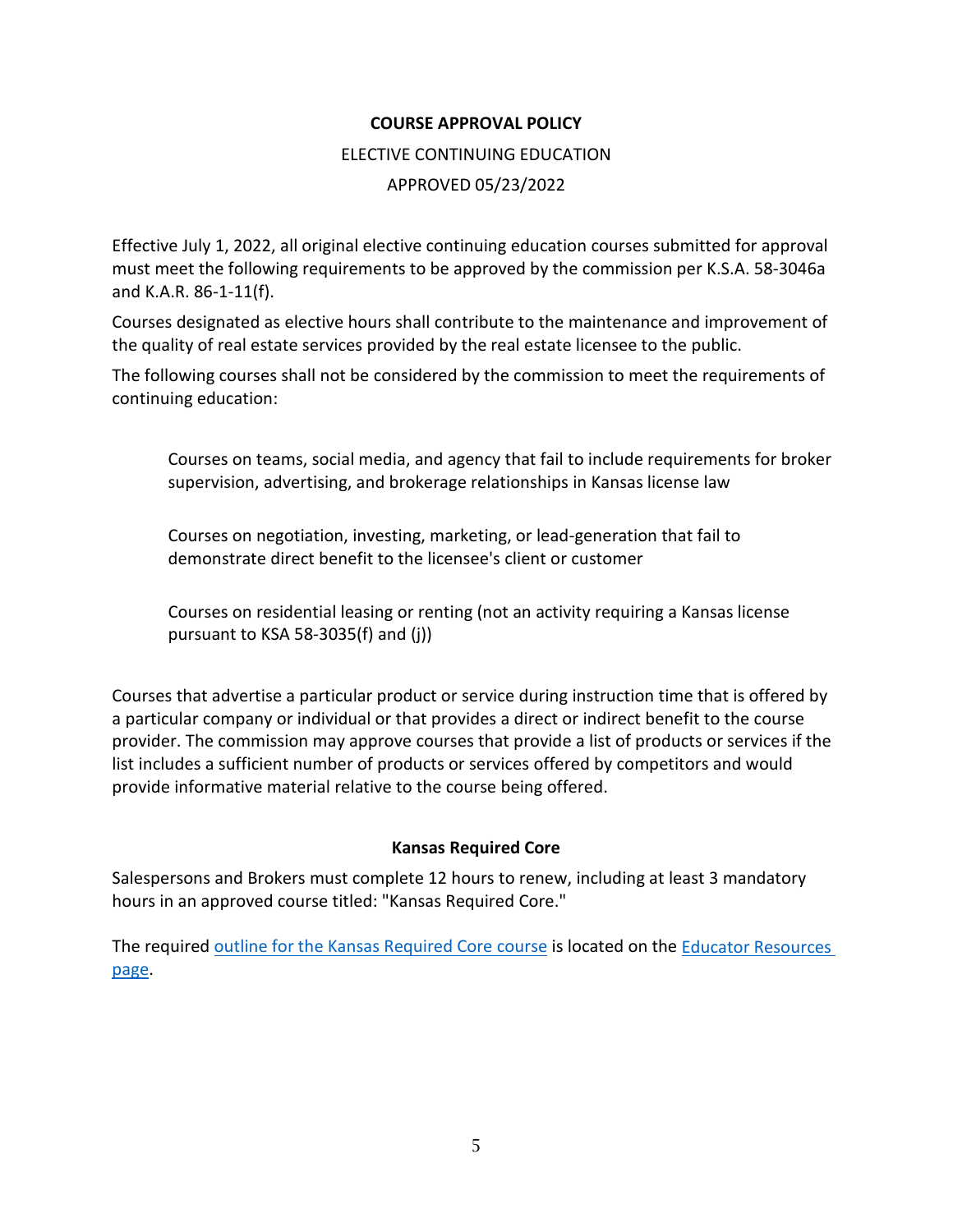## **Distance Education**

"Distance education course" means a course for which the school provides instructional materials by mail or electronic transmission to students who are physically separated from the instructor for all or a portion of the course.

In addition to meeting the requirements for all-course approval, each school offering a distance education course must also provide:

- The means to access the distance education course as it will be offered to students;
- Evidence of sufficient information technology support to enable students to complete the distance education course;
- documentation on how the distance education course will require active participation by each student and substantial interaction between the students and the instructor, other students, or a computer program; and
- evidence that the system used for testing students will scramble questions and items for any quizzes or examinations to ensure a random presentation.

## Quizzes and Exams

## *For Continuing Education and the four-hour Kansas Broker Law course:*

K.A.R. 86-1-10(c)(3) and amendments thereto, requires each student to answer at least 10 quiz or examination questions per credit hour for courses approved pursuant to K.S.A. 58-3046a(ef).

# *For Principles of Real Estate, Kansas Practice Course, Broker Fundamentals, and Broker Management courses:*

K.A.R. 86-1-10(c)(4) and amendments thereto, requires each student to answer at least 50 quiz or examination questions for courses approved pursuant to K.S.A. 58-3046a(a-d).

# *For all courses:*

K.A.R. 86-1-10(c)(5). Each school shall issue a certificate of completion of each distance education course approved by the commission to meet any requirement of K.S.A. 58-3046a, and amendments thereto, to each student who has answered at least 90 percent of the quiz or examination questions correctly during the distance education course.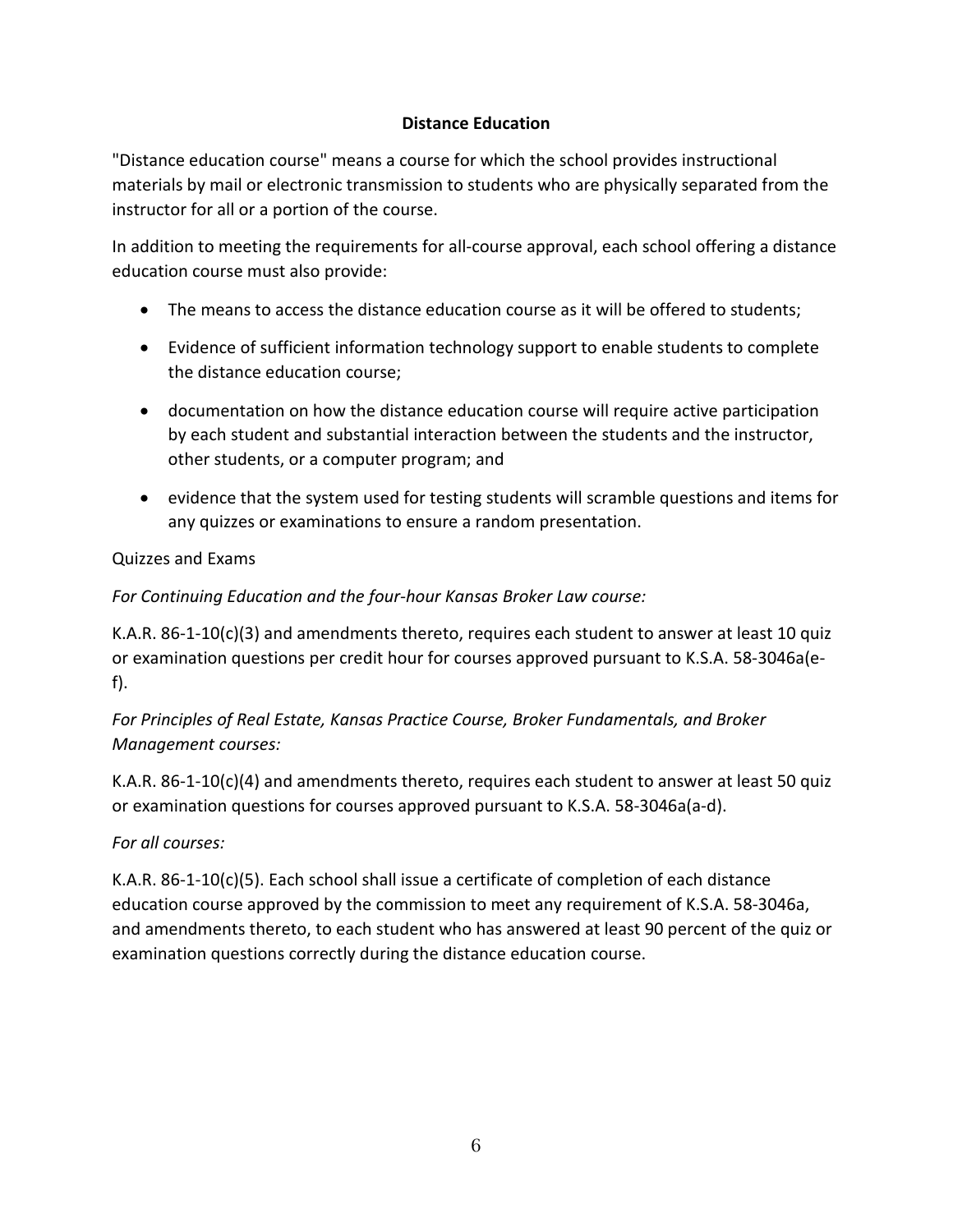### **Reporting Changes to an Approved Course**

Each school shall submit a new application for course approval if there are any changes to the following:

- Course content or outline
- Course objectives
- Presentation platform

Submit notification at least 15 days before the change is scheduled to occur for any of the following changes:

- School coordinator and contact information
- School address
- Course title
- Course date
- Discontinuation of any course
- Intent to close the school

To notify the commission of these changes, email [kreceducation@ks.gov.](mailto:kreceducation@ks.gov)

Material for the following courses must be updated by the school when notified by KREC:

- 1. Kansas Required Core
- 2. Principles of Real Estate
- 3. Kansas Practice course
- 4. Kansas Law course
- 5. Kansas Real Estate Broker Fundamentals course
- 6. Kansas Real Estate Broker Management course

#### **Pre-license Education Approval**

Per [K.S.A. 58-3046a\(g\),](https://krec.ks.gov/docs/librariesprovider16/krec-statutes-rules-regs/kansas-real-estate-commission-statutes-rules-and-regulations---effective-apr-23-2021.pdf?sfvrsn=1fbbfd5d_3) courses must be offered by one of the following:

- 1. an institution which is accredited by the north central association of college and secondary schools accrediting agency;
- 2. a technical college as defined by K.S.A. 72-32,407 and amendments thereto;
- 3. a private or out-of-state postsecondary educational institution which has been issued a certificate of approval pursuant to the Kansas private and out-of-state postsecondary educational institution act;
- 4. any agency of the state of Kansas;
- 5. a similar institution, approved by the Commission, in another state; or
- 6. an entity providing continuing education only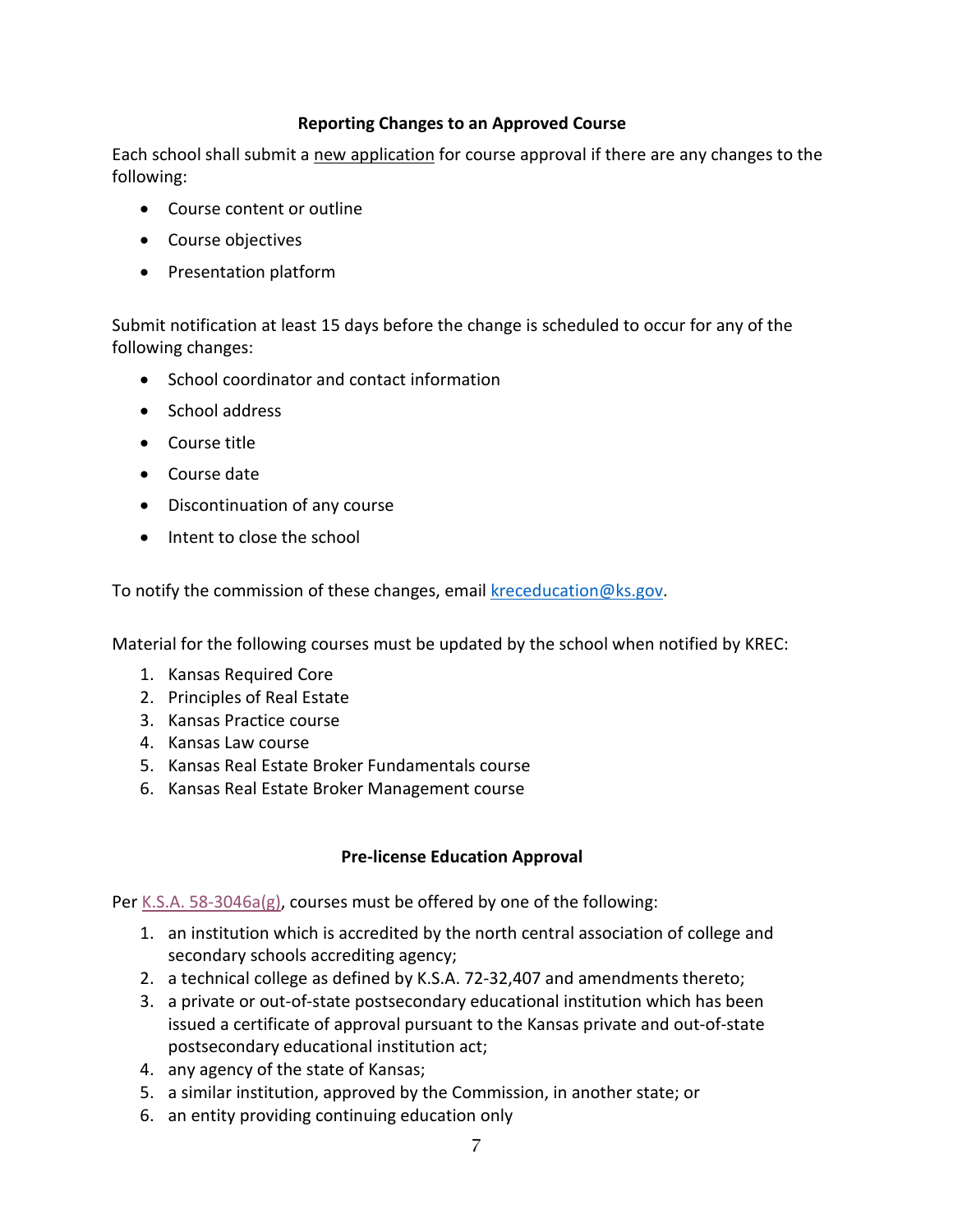To obtain approval as a private or out-of-state postsecondary school as described in #3 above, contact:

Kansas Board of Regents Crystal Puderbaugh [cpuderbaugh@ksbor.org](mailto:cpuderbaugh@ksbor.org) (785) 430-4287

The Certificate of Approval, issued by the Kansas Board of Regents (KBOR), must be renewed yearly with KBOR. You will receive information from KBOR to complete this process.

## **Student Certificates**

Upon receiving course approval, KREC will provide the necessary certificate for you to give to students after course completion. You do not need to send a copy to KREC. The form is fillable online. You can customize this document to your needs as long as it includes all of the information on our form. However, you must submit a sample for approval before distribution if you wish to make changes to the format.

## *Maintenance of Records*

Each school shall maintain for at least three years, at the school's business address, a record of each student who has successfully completed a course approved by the Commission.

The school shall keep attendance records current and available for inspection by commission representatives upon request.

## **Continuing Education Data Reporting**

Schools must report CE credit on behalf of the licensee to KREC within **five** calendar days of the course completion date, or by the licensee's license expiration date, whichever is sooner. See [krec.ks.gov](http://krec.ks.gov/) for licensee renewal information. If the completion date is less than five calendar days before any expiration date established by K.S.A. 58-3045 and amendments thereto and K.A.R. 86-1-3, the school shall submit the information no later than the expiration date.

Schools shall upload attendance rosters to the State of Kansas server via an FTP client. Please contact [kreceducation@ks.gov](mailto:kreceducation@ks.gov) for instructions.

Any roster containing incorrect or incomplete information will be returned to the school. No credit hours may be entered into the commission records until the roster is corrected and returned to the commission.

It is the responsibility of the school to report an accurate name and license number for each student. Verify licensee information at: https://licensing.ks.gov/verification krec.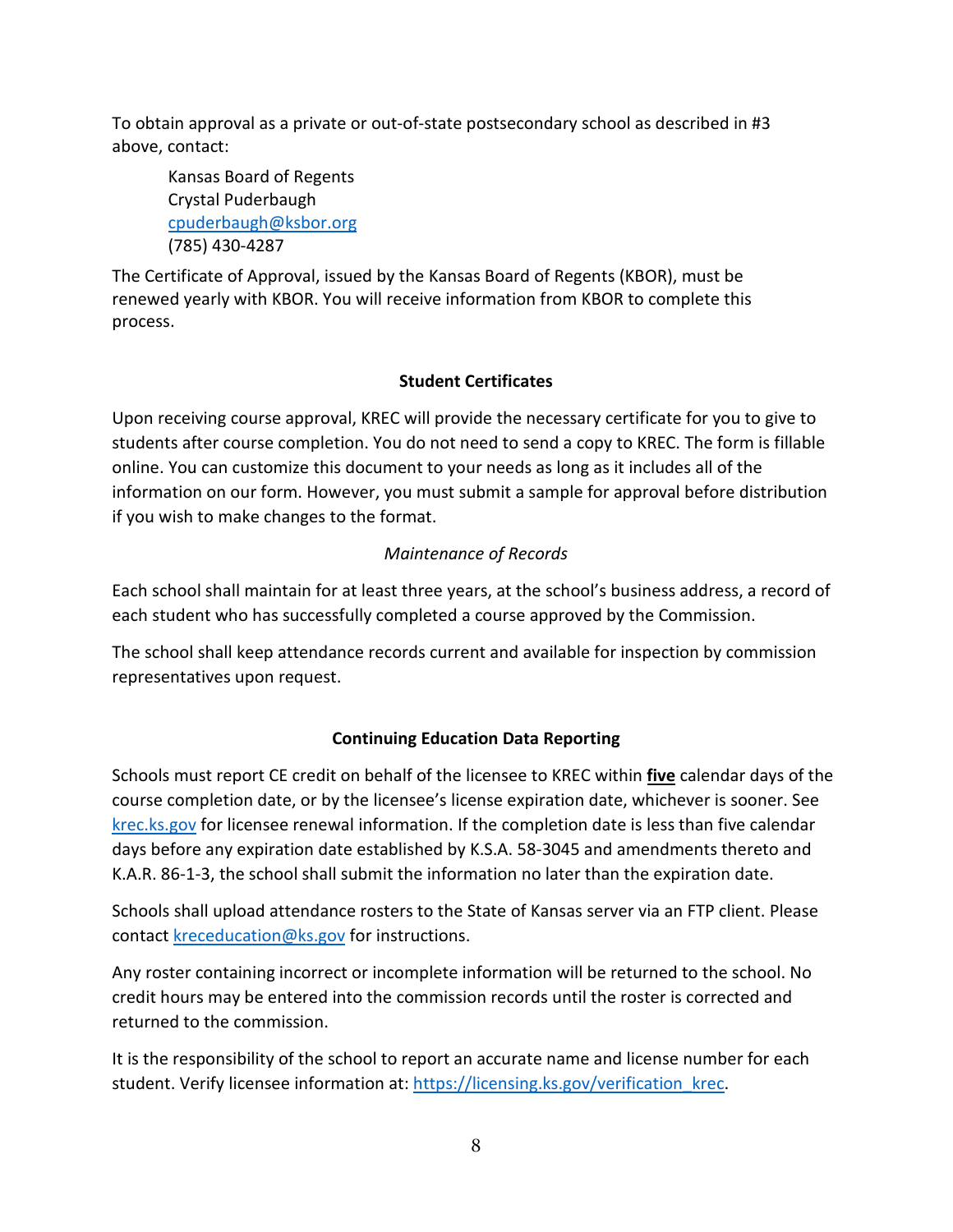Each school shall request that any applicant or licensee registering for a course verify the applicant's or licensee's registration or license number and use the applicant's or licensee's name exactly as it appears on file with the commission to ensure that the applicant or licensee will receive credit for the course.

## **Course Renewals**

The registration of courses approved by the commission shall expire on January 31 of each year. Each application to renew the approval of a course shall be submitted on a form provided by the commission. KREC will email you with notice to renew and there is no fee.

Each application to renew approval of a course received after the expiration date shall require the submission of a new application for approval.

# **Course Monitoring**

"Monitoring" means review of approved courses by commission staff to ensure the attendance, presentation platform, instruction time, outline, and materials provided by schools meet the requirements of the commission.

Each approved course is subject to monitoring by the commission, with or without prior notice. Commission staff will mail a letter with findings after the review is complete.

The criteria of a course compliance review include:

- Were the approved course outline and objectives clearly stated or presented?
- Were instructions regarding the rules on attendance, credit, and exams clearly stated at the beginning of the course?
- Was the type of credit provided appropriate for this course?
- Were the course content and materials relevant and current?
- Did the instructor demonstrate knowledge of the subject matter and the ability to effectively instruct?
- Was the focus of the course to benefit the licensee's client or customer?
- Did instruction align with the approved content outline?
- Did the course fulfill its stated objectives?
- Did the instructor encourage feedback and class participation? (discussion, quizzes, activities)
- Did the instructor answer questions in a timely manner?
- Were corrective actions taken to minimize distractions?
- Did all technology work? (Links, audio, video, registration)?
- Did the course start and end on time and adhere to scheduled breaks?
- Was attendance monitored by the provider?
- Was content presented in an organized manner and free from errors?
- Did the final exam accurately assess content covered in the course?